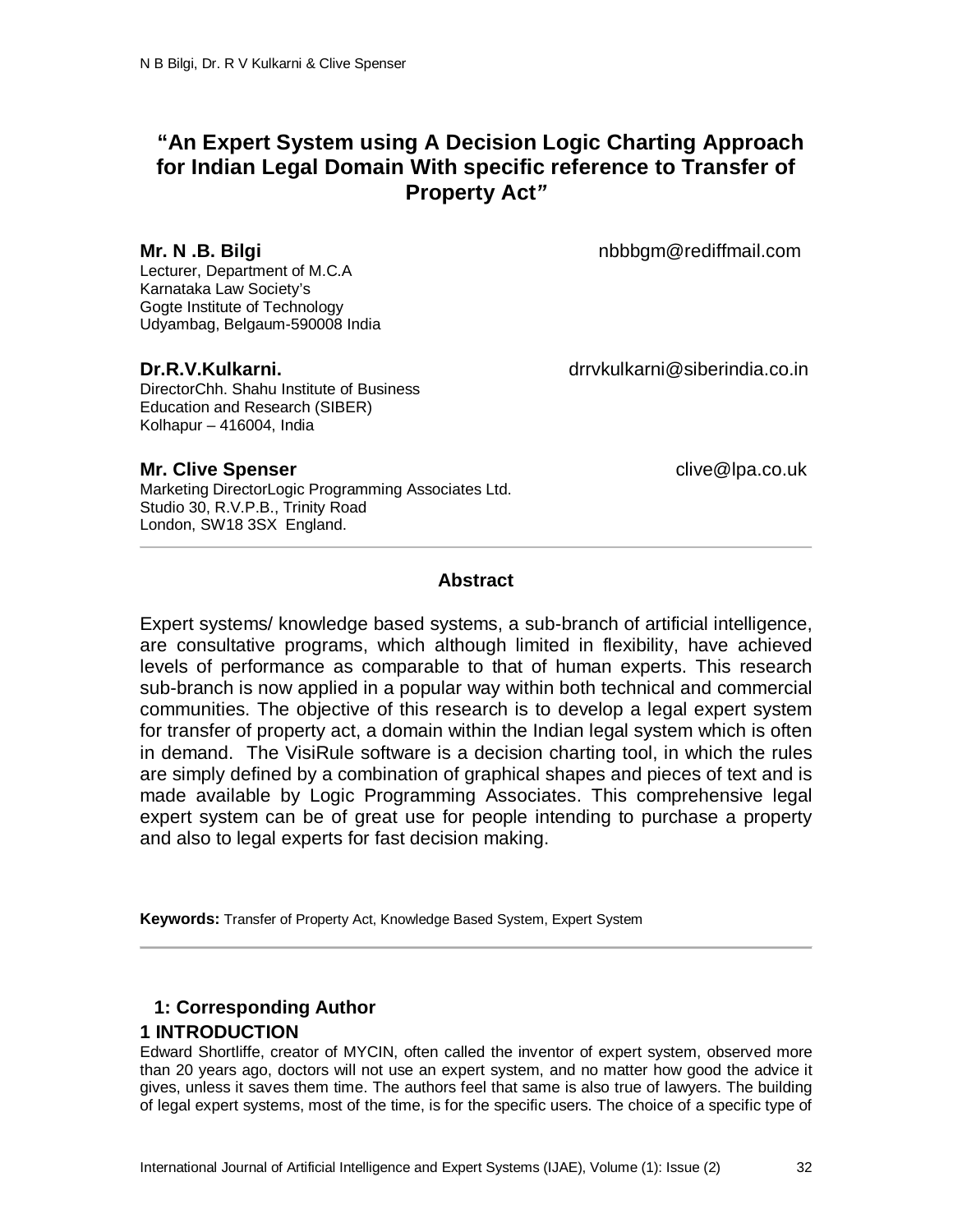user influences the way the expert system is built in law. It is possible to create expert systems in law directed towards the general population also. These legal expert systems can be a vehicle for spreading legal knowledge previously monopolized by legal experts, amongst a wider audience. Hence the authors of this paper decided to build *TPA-EXPERT (Transfer of Property Act - Expert System).* The aim was to apply artificial intelligence to law, and also, to propagate legal knowledge among 'common' people. We made the choice of the specific act of Indian Legal domain i.e. Transfer of Property Act which is frequently sought after by the common man. The authors selected a legal domain in which a consensus among lawyers exists as the rules are very specific. Though we have not aimed our work at supporting experts, it still will help them in making fast productive decisions.

### 1.1 Background & Related Work

Representation of regulations and laws has been an active research area for quite long time now **[4, 5].** The work on legal expert systems began in the US with James Sprowl in late 1970s. Ten years later (1989) there was an international conference edited by Marino with contributions from all over the world. Generally, expert systems in law are built for lawyers by the researchers in the computer domain. The rules are collected from the lawyers who are repository of formalized legal knowledge. Expert systems in law are now in use on a regular basis as well as on experimental basis in many instances of the administration of justice within the Indian courts**[11].** The research work on expert systems in law, over the last three decades (1980-2009) have been pioneered by Ken, Ashley, Bench - Capon, J.A., Susskind, R., Henery Prankeen, Tom Gordon to name but a few**.** T. Bench-Capon provided a review on the applications of knowledge-based systems for legal applications **[1, 2].** The reference includes several hundreds of citations that appeared before 1990 which are related to logic and rule based approaches and their application in legal systems. The earlier work in IT and law were directed on building systems to optimize decisions with respect to laws, particularly tax law **[8].** Some of the recent work has focused on investigations into case-based reasoning and information retrieval **[3, 13].** Methodologies on tailoring legal documents to users' needs have also been studied **[12].** This research focuses on the issues related to the development of a regulatory information management infrastructure that can also support compliance assistance.

#### 1.2 Legal knowledge

The authors selected the specific domain of Transfer of Property Act 1882 of Indian legal domain for three main reasons. Firstly, everyone is faced with a land/housing problem at least once in their life time. The transfer of property act is a legal domain which affects people in their day-today lives over the buying and selling of property. The Indian property-law, which is substantially codified, is contained in different enactments dating from about the year 1882 till this date, with no less than 1 Lac cases per year. We hypothesized that more accessible legal knowledge about transfer of property act would help people settle case conflicts in a more positive way than any tribunal could. Thirdly, legal expertise was more accessible for one of the authors of this paper.

### 1.2.1 Non-law Literates

There are very few Legal Expert systems for non-lawyers. The researchers of this paper have chosen non-experts as users for this study. As stated earlier, the authors wanted to investigate the feasibility of propagating legal knowledge to the general population through new technological means. Hence the authors expected that a legal expert system would be a good means of giving people safe and accurate information about buying and selling of property.

## **2. BACKGROUND**

2.1 Legal aspects and related terminologies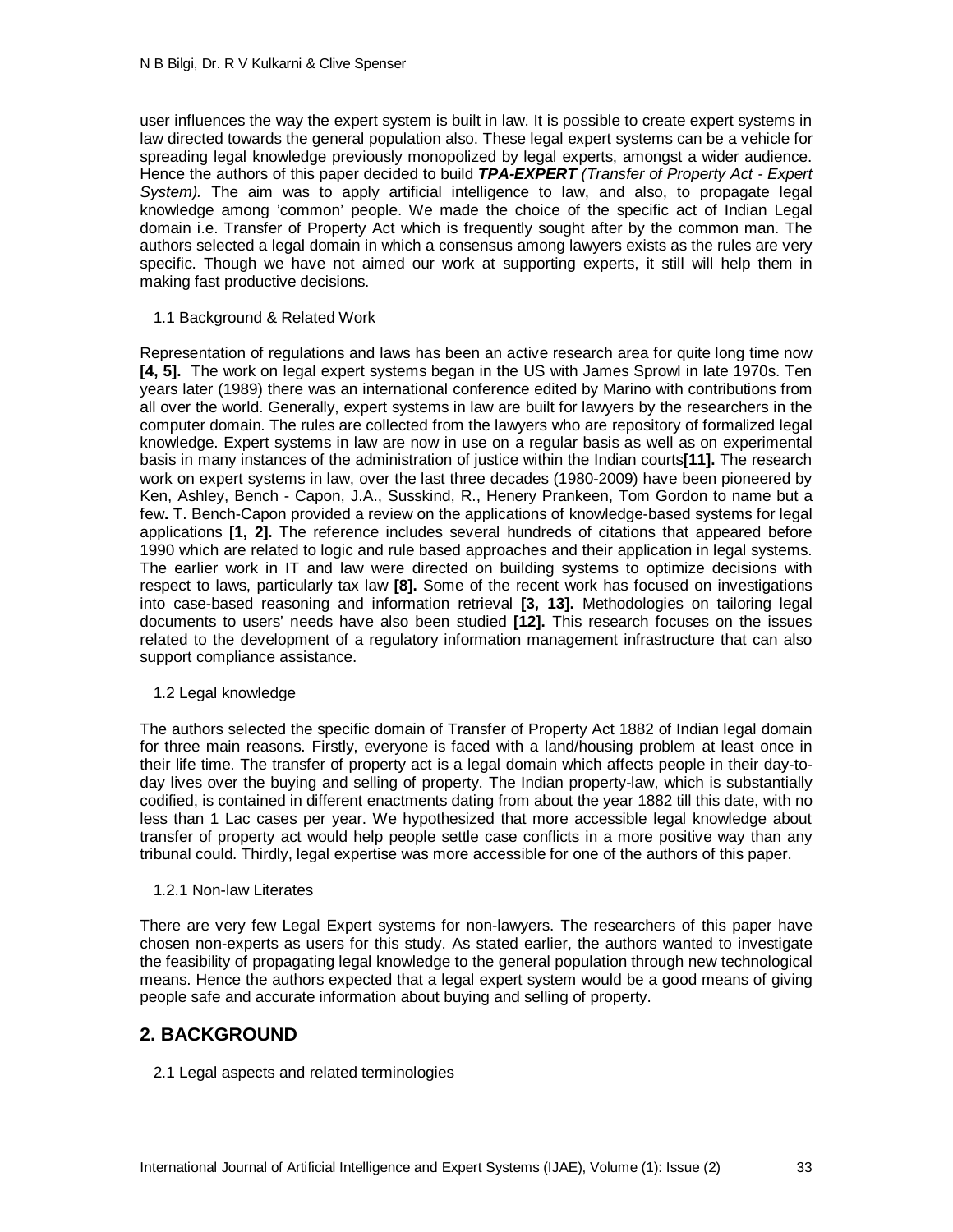In law 'property' is defined as "any entity which can be owned". Thus, right of ownership may be exercised by a person against a property. A 'person' is 'any entity which has rights and duties under law'. A person may be a natural person (a human being) or an artificial person (such as a company, a corporation, etc.). 'Ownership' is a right by which the property belongs to the owner to the exclusion of all others. In fact, it is a collection of rights which the owner has against the property owned by him. Right of possession and enjoyment, right of alienation, right of destruction, etc. are some of the rights which an owner can exercise against his property, subject to the laws of the land and rights of others. 'Title' is the evidence of ownership, and a 'title deed' is a document that shows how and when a person became the owner of a property.

Transfer of property means transfer of some or all of the rights of owner in respect of a property to some other person. If the transfer is of all the rights of the owner, the transfer is a complete transfer of property; else it is a partial transfer of property. 'Sa*le'*, '*exchange*' and '*gift'* are complete transfers of property, while '*lease'* and '*mortgage'* are examples of partial transfers of property. Once the owner transfers his property by way of a complete transfer, he ceases to be the owner and the transferee becomes the owner.

 The transferor loses his right of transfer and the transferee gets the right of transfer. In case of partial transfer of property, the transferor continues to be the owner and hence, retains the right to transfer the property, subject to the rights of the transferee. For example, if the landlord sells the property leased by him to a tenant, the purchaser will purchase the property subject to that lease. So also in case of mortgage the purchaser will purchase the property subject to the mortgage. In other words, the transferee always gets the same rights and obligations of the transferor in respect of the property transferred to him. Such obligations subject to which the property is transferable are called the *'encumbrance'* over the property. A transferee has to see that the transferor has the authority to transfer the property, and that there are no encumbrances attached to the property.

Under sec. 17 of the Indian Registration Act, a deed witnessing transfer of an immovable property must be compulsorily registered; otherwise it cannot be admitted in evidence. Therefore, if the transferor has received a property under an unregistered transfer deed, it will be impossible to prove that he had title to the property. Therefore, the transferee will not be able to prove that he has received a good title from the transferor whose title itself cannot be proved. Hence, registration of the deed under which the transferor has received the property is one of the most important aspects to be verified.

Sale, exchange, gift, lease, mortgage are transfers '*inter vivos'*, i.e., transfers by one or more living persons to one or more other living persons. If the owner of a property does not transfer his property to any other person during his life time, the property devolves upon his successors after his death, by way of succession. Succession may be '*testamentary succession'* or '*intestate succession'*. If the deceased owner of the property leaves behind him a valid will and expresses his desire to give that property some person after his death, the property devolves upon that other person, called the *'legatee'*, by way of testamentary succession. If the deceased does not leave behind him a valid will the property devolves upon his heirs by way of intestate succession. So also even if the deceased has left behind him a valid will, but has not provided for devolution of a particular property in that will, the property not covered by the will devolve upon his legal heirs. This is called *'partial intestacy'*. In case of a will a *'probate'* is to be obtained to prove the genuineness of the will. Once a probate is granted by a competent Court, it is conclusive proof of the fact that the will is genuine. Therefore, one can purchase the property from the legatee to whom it is gifted by the deceased. In case of intestate succession, one of the heirs may obtain *'letters of administration'* from a competent Court. He is called the *'administrator'* of the estate of the deceased and is competent to transfer the properties of the deceased. However, now obtaining probate or letter of administration is not compulsory. In lieu of them one may obtain a succession certificate from a competent court.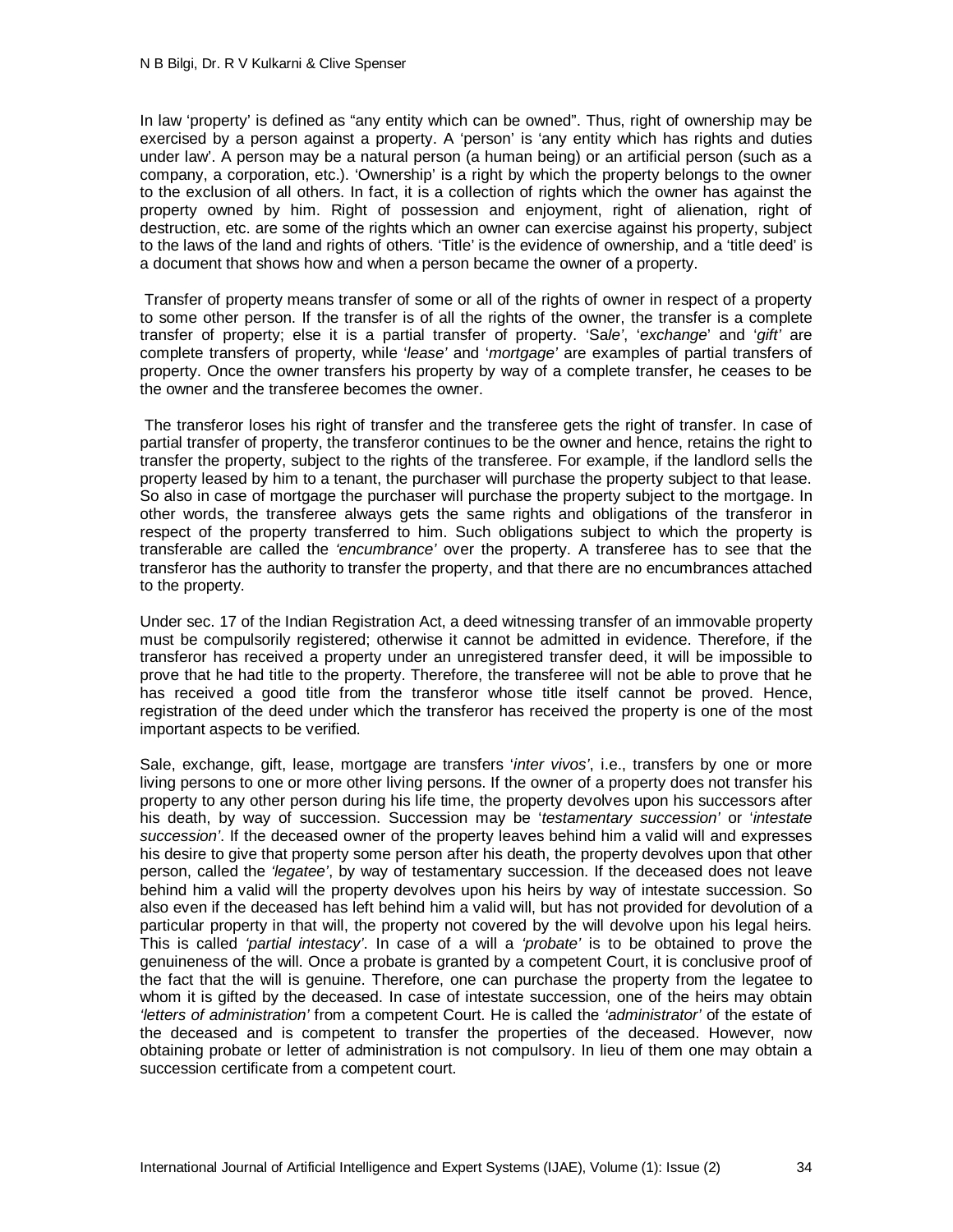Once it is proved that the transferee has the title to the property, it is also necessary to verify whether the person from whom he has obtained the property had a clear and marketable title to the property. If he did not have one, then the transferor cannot have one, as already seen above. In such a case the true owner may file a suit for setting aside the transfer and the transferee will be deprived of the property. Though he may file a suit for recovery of the money he has paid to the transferor, it will be an unnecessary trouble which may be avoided by taking a little care. It is to be noted here that though the original owner can file a suit for setting aside the transfer, he can do so within twelve years from the date of transfer of his property by a third party. Therefore, if the transferor has purchased the property more than thirteen years ago, suit against him will be time barred, and no special precaution is necessary. Otherwise, the suit will be well within limitation prescribed by the Limitation Act, and the flow of title of the property will have to be traced for the last thirteen years by looking into the Record of Rights maintained by the Revenue Authorities.

The transferee in case of a transfer *inter vivos*, and a legatee or legal heir in case of succession is having title to the property. Now once the title to the property is established, it is necessary to examine whether the property is free of encumbrances. For that purpose one has to obtain a *'Nil Encumbrance Certificate'* from the Sub-Registrar's office within whose jurisdiction the property or any part of it is situated. If there is encumbrance on the property, such a certificate will not be issued.

Further, if the transferor has not paid the taxes in respect of the property to the respective public authorities, the Government will have a charge over the property, and the money may be recovered by forfeiture or by attachment and sale of the property even in the hands of the transferee. Therefore, it is imperative to verify that the transferor does not have any tax dues, by looking into the up-to-date tax paid receipts **[6].**

This is, in short, the procedure for verifying the title to the property to be purchased, and of verifying that it is free from encumbrances.

### 2.2 How to trace title

Tracing the flow of title of the property is the most important part of the investigation of title. Thorough knowledge of the various aspects of law especially civil law is a must for this. Law relating to Minors and the legally disabled; Law of Succession, both inter vivo and intestate; Different land tenures prevalent in the locality; Special Statutes like the state Land Reforms Act, The Schedule Tribes Act, The Land Assignment Act the modes of obtaining title through decrees of Court etc., are to be thoroughly known to the investigator in order to make a proper tracing of title of the property.

 2.2.1 Transactions in immovable property are carried out by parties in properties containing the following elements:

- Original owner.
- Intermediary owners.
- Promoter.
- Developer.
- Contractor.
- Investor.
- Marketing agency.
- Prospective buver.
- Lending institutions.
- Association of Owners.

The following are the nature of properties:

- Land.
- Houses.
- Flats/apartments.
- Infrastructure.
- Special amenities and facilities.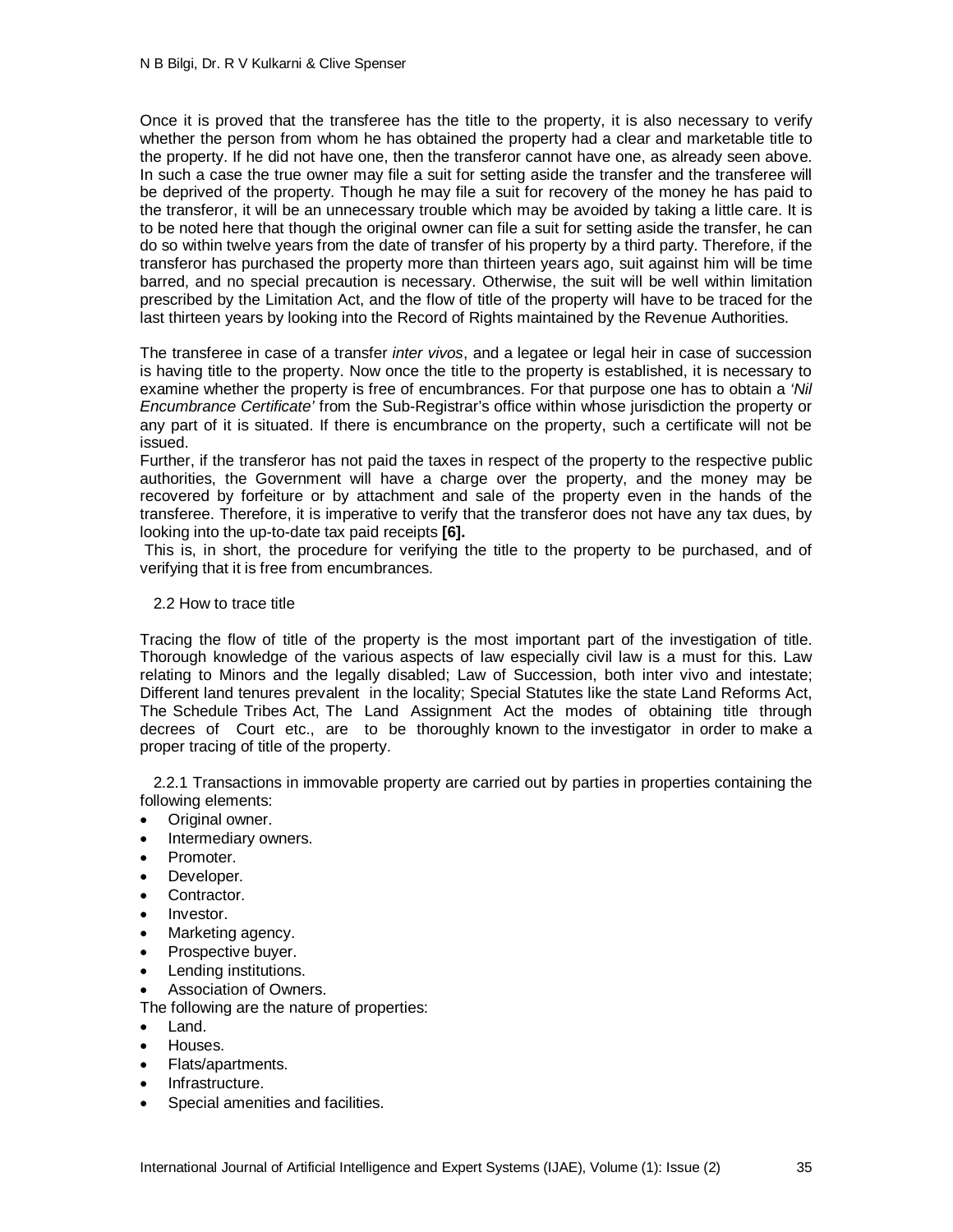The following are the nature of rights:

- Ownership.
- Possession.
- Leasehold rights.
- Rights under a mortgage.
- Easement.
- License.
- Lien.

## **3. RESEARCH METHODOLOGY ADOPTED**

Identifying the knowledge used in decision making or problem solving is a very crucial component of the expert system design **[7].** The research methodology used for the comprehensive development of rule based expert system is as follows **[9]**

- Literature survey of different software available for the development of the expert system.
- Continued interaction and discussions with the advocates and Professors in Law schools.
- Conceptualizing the rules in required format.
- Implementation and testing the rules using VisiRule.
	- 3.1 Evaluation of technology used for implementation.

The authors of this paper have studied most popular expert systems shells available such as Clips and Jess. These shells were used by the authors for prototype development in the Transfer of Property Act**[10].** The researchers also studied other rule engine options such Drool, Eclipse, Sweet Rules and VisiRule. The authors finally selected the last option, i.e. VisiRule, for the development of expert system. One of the major drawbacks of conventional expert systems is that they are largely text based and require some technical skills in using their often proprietary rule syntax. Logic Programming Associates, the authors of VisiRule, offer the Flex expert system toolkit which is a versatile, extendible development tool based in logic and with access to the underlying Prolog programming language. However, even with it's highly readable English-like knowledge specifications language, Flex still requires domain experts to read and write rules as individual items of text using a specialized syntax and remember the connections between them. VisiRule overcomes these issues by presenting a graphical environment where rules are simply defined by a combination of graphical shapes and pieces of text. The potentially intricate structuring of the application logic is presented as a diagram which can be editing as one. By adopting and enhancing the well established metaphor of the flow chart, VisiRule allows experts to concentrate on exploring and establishing the structure of the logic rather than worry about how to encode the logic correctly using their chosen tool. The resulting diagram is readily available to domain experts, i.e. legal practitioners, without having to involve technical experts, namely programmers. This opens up the discussion to a much wider audience, and actively encourages participation by more interested parties. As the adage states, a picture is worth a thousand words. It also helps avoid some of the errors which can come into play when trying to code logic in a text based rule language.

## **4. EXAMPLE STUDY CARRIED OUT WITH VISIRULE**

The authors of this study carried out the development of the prototype as mentioned earlier in Clips and Jess. The development of the prototype was done and proper verification and validation by the legal experts was carried out. The extensive developmental study of the modules was conceived and the VisiRule software was selected for the development purpose. The authors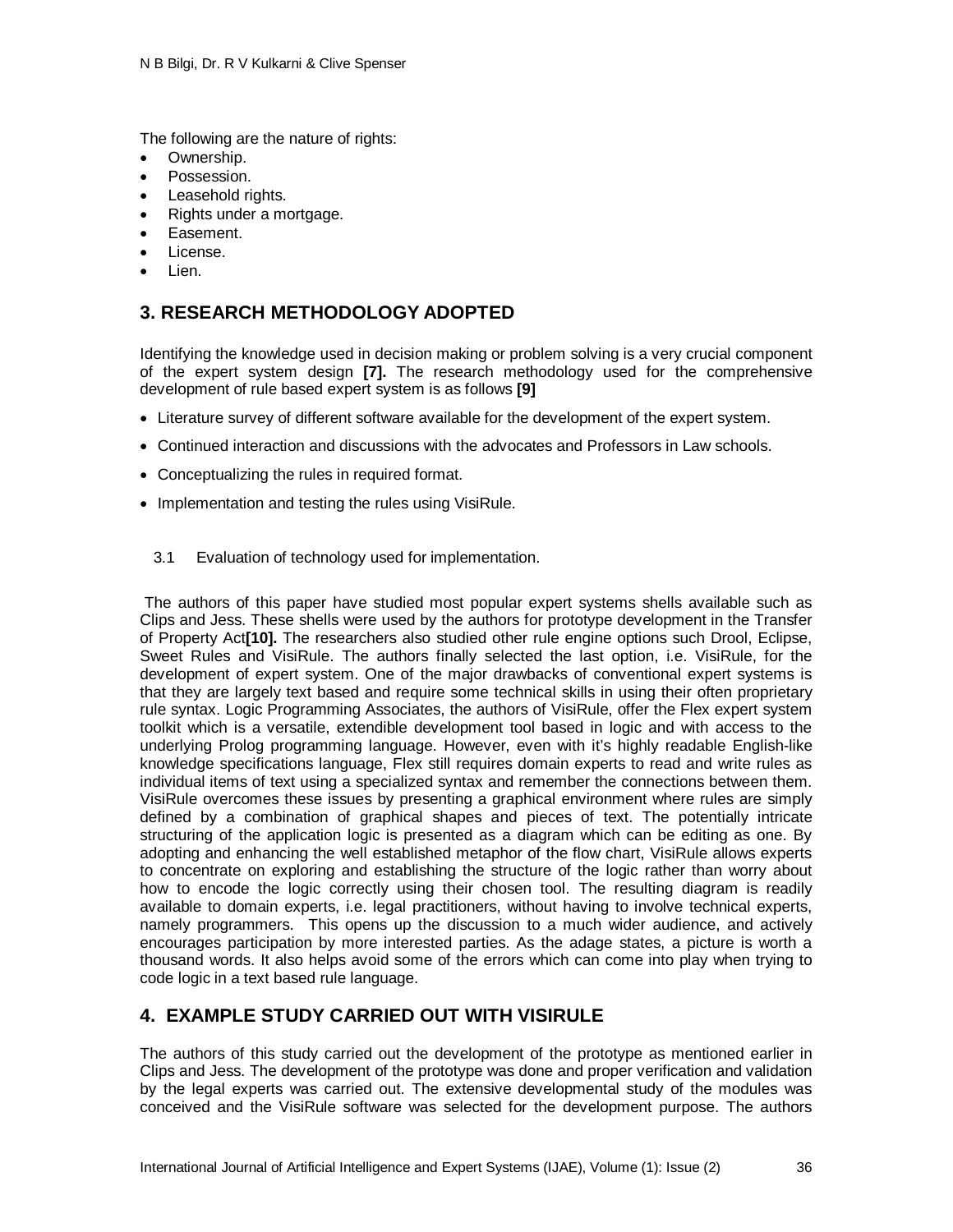have developed 10 modules covering all aspects of transfer of property act in Indian legal domain. The modules in total consist of nearly 90 rules. As space is constrained, the authors have considered including only one module in this paper.

4.1 Visirule implementation of the module-1 mentioned above is given below.

In this module the authors discuss one of the aspects of tracing the title of property i.e. is the transfer of property by TRANSFER or by SUCESSION. This further leads to finer aspects and in the subsequent part the authors check by asking the user nearly 10 question which have been indicated in the yellow box. The red box indicates the conclusion (i.e. either the property can be purchased or not) drawn after series of inferences. The white boxes indicate options to be selected by the questions. The decision chart below is the representation of the one of the module developed by the authors.



**Fig 1:** VisiRule Implementation Module-1

4.2 Comments of use of Decision charting approach

Despite the usefulness of incorporating the rule based reasoning using visirule which has decision charting approach, it was noticed that some terminology in law which are synonymous could be interpreted differently. Hence it is desired to check the implementation of rules properly.

## **5. CONCLUSION**

In the first phase of this research work the authors have developed the prototype for the expert system in transfer of property act in Indian legal domain. The second phase of the work the authors have undertaken the development of a comprehensive expert system. This research paper also looks into the work that has been done to date on development of legal expert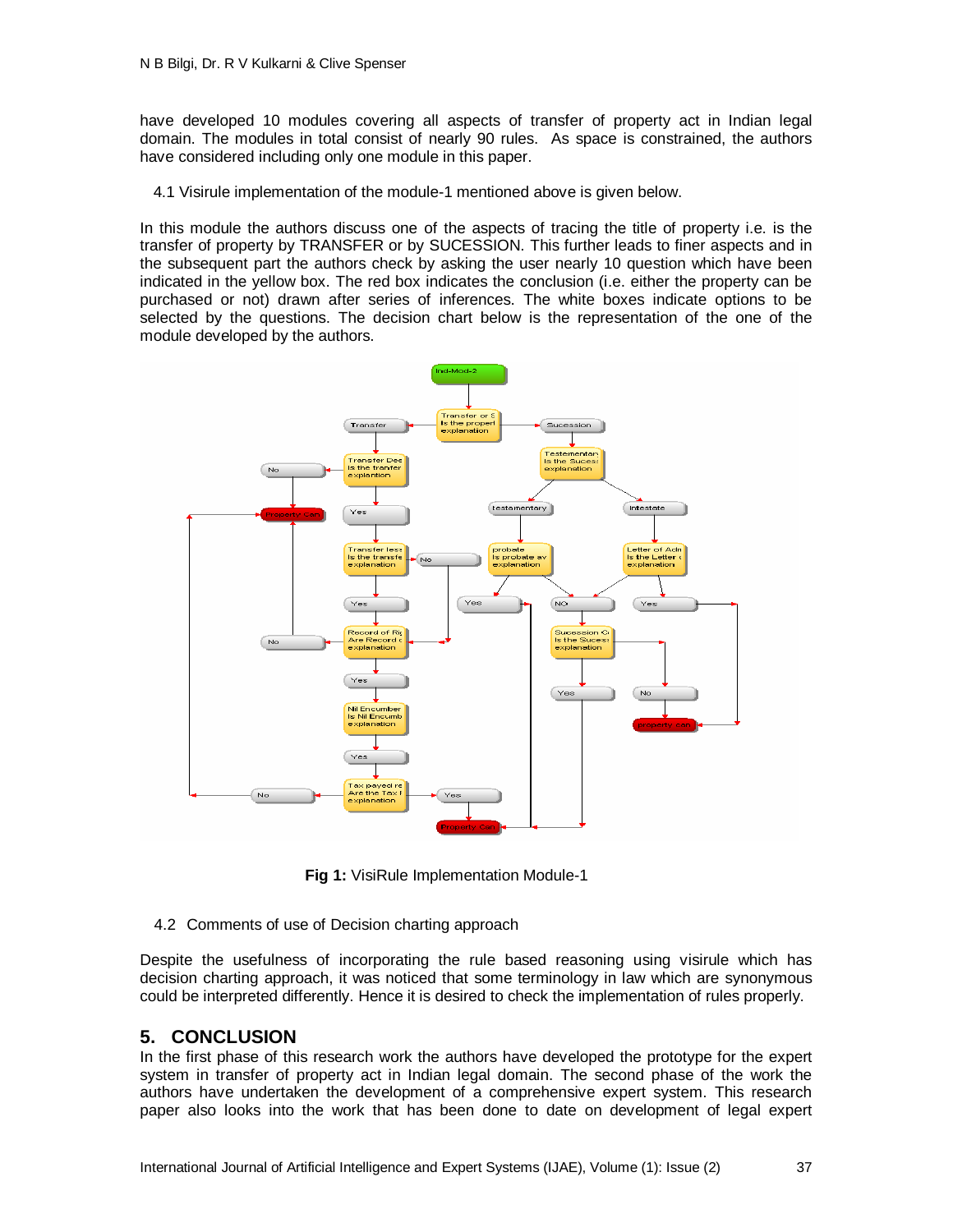systems. Hence the authors feel that **TPA-EXPERT** research work, can benefit both the non-law literate who intend to purchase a property and also for experts in the field of law for productive and fast decision making. The system can be further improved from enriched consensus knowledge of experts as well as multiple lines of reasoning.

#### **ACKNOWLEDGEMENTS**

The authors of the study are highly indebted to Advocate's Shri. S.M.Kulkarni and Shri Sangram Kulkarni for their immense help. The authors also thank Prof.G.M.Wagh. Principal of K.L Law College, Belgaum for his help in framing the rules.

#### **References**

- [1] Bench-Capon, Trevor 'Support for Policy Makers: Prospects for Knowledge Based Systems', Legal Knowledge Based Systems: Information Technology and Law .ISBN 90 5458 031
- [2] Bench-Capon, T.J.M..AND AL. (1987) 'Logic Programming for Large Scale Applications in Law: A Formalization of Supplementary Benefit Legislation' Northeastern University. Center for Law and Computer science; ACM SIGART. *The First International Conference on Artificial Intelligence and Law Proceedings* May 27- 29; Boston, Mass. New York, p.190-198.
- [3] Brüninghaus, S. and K.D. Ashley, (1997) 'finding factors: learning to classify case opinions under abstract fact categories'. (Sixth International Conference on Artificial Intelligence and Law, Melbourne, Australia, ACM Press,.)
- [4] Edward H.Shortliffe and Richard. O. Duda;, (1983) 'Expert systems research', (Vol 220., Number 4594., Science Apr )
- [5] Gardner, Van der Lieth*, A.,* (1987) *'*An Artificial Intelligence Approach to Legal Reasoning',.(Cambridge, Mass.: The M.I.T. Press,)
- [6] H.S.Gour, (1987), "Transfer of Property Act", (Law Publishers, 9<sup>th</sup> Edition)
- [7] Joseph C.Giarratano (2007),'Principles And Programming', (Fourth Indian Edition Thomson)
- [8] McCarty, T., (1977) 'Reflections on Taxman: An Experiment in Artificial Intelligence and Legal Reasoning'. (*Harvard Law Review*)
- [9] N.B.Bilgi & Dr.R.V.Kulkarni (2008) **'**A Investigative Survey of Application of Knowledge Based System In Legal Domain' (International Journal of Information Technology and Knowledge Management) ISSN NO 0973-4414,pp-517-525
- [10] N.B.Bilgi & Dr.R.V.Kulkarni, (2008) 'Knowledge Based System Prototype Application for Transfer of Property Law in Indian Judicial System', (International Journal of Intelligent Information Processing) ISSN NO 0973-3892. Page No: 137 – 144
- [11] N.B.Bilgi Dr. R.V.Kulkarni Dr.R.R.Kulkarni, (2008) 'E-Governance Applications in Legal Knowledge-Based Systems in India : A Perspective' National Conference on E-Governance and its Application on  $27<sup>th</sup>$  and  $28<sup>th</sup>$  Nov 2008, at Dayanand Sagar College Bangalore.
- [12] Royles, C.A. and T.J.M. Bench-Capon, (1998) 'Dynamic Tailoring of Law Related documents to User Needs', (9th International Workshop on Database and Expert System Applications, IEEE,)